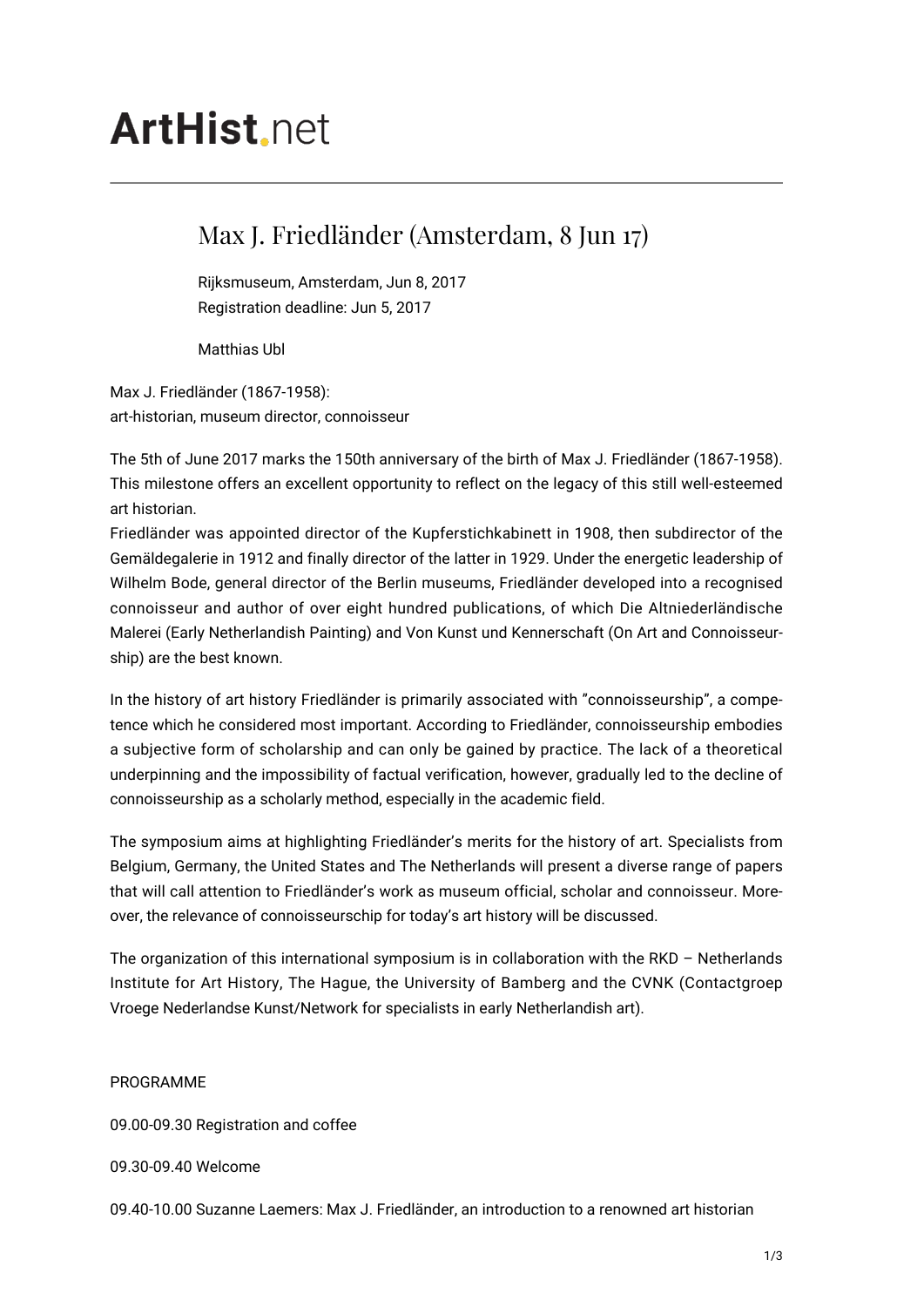Friedländer's activity at the Berlin museums and his relation with his colleagues, art dealers and collectors

10.00-10.20 Sandra Kriebel: Exhibiting Berlin private collections: Max J. Friedländer as curator of loan exhibitions

10.20-10.40 Claire Baisier: Max J. Friedländer and the Antwerp collector and connoisseur Fritz Mayer van den Bergh (1858-1901)

10.40-11.10 Coffee

11.10-11.30 Catherine B. Scallen: Max J. Friedländer and Duveen Bros.

11.30-11.50 Dr. Timo Saalmann: Connoisseurship in doubt: Max J. Friedländer, the art market and antisemitism in the early 1930s

11.50-12.20 Discussion

12.20-13.30 Lunch

13.30-13.40 Bart Fransen: Friedländer 3.0: Max J. Friedländer's Early Netherlandish Painting as online database

Evaluation of Friedländer's scholarly contribution to the history of art

13.40-14.00 Simon Elson: The poet or Max J. Friedländer's art commentary

14.00-14.20 Eveliina Juntunen: Max J. Friedländer and modern printmaking in Germany. Some thoughts about his influence on its reception and on the art market

14.20-14.50 Discussion

14.50-15.20 Coffee

The importance of connoisseurship as a method in art history, including the field of technical study and its rivalry with the learned eye, and the necessity of teaching connoisseurship

15.20-15.40 Katrin Dyballa: Connoisseurship: A precondition for writing a collection catalogue

15.40-16.00 Carol Pottasch/Kirsten Derks: The Lamentation by Rogier van der Weyden (Mauritshuis, The Hague) in the context of traditional connoisseurship and technical research

16.00-16.20 Milko den Leeuw/Oliver Spapens: Connoisseurship and technical examination: opposites or complimentary methods?

16.20-16.30 Daantje Meuwissen: Connoisseurship os MA-specialisation at the VU University Amsterdam

16.30-17.00 Discussion and closing remarks

17.00-18.00 Drinks and possibility to visit the Middle Ages and Renaissance Galleries